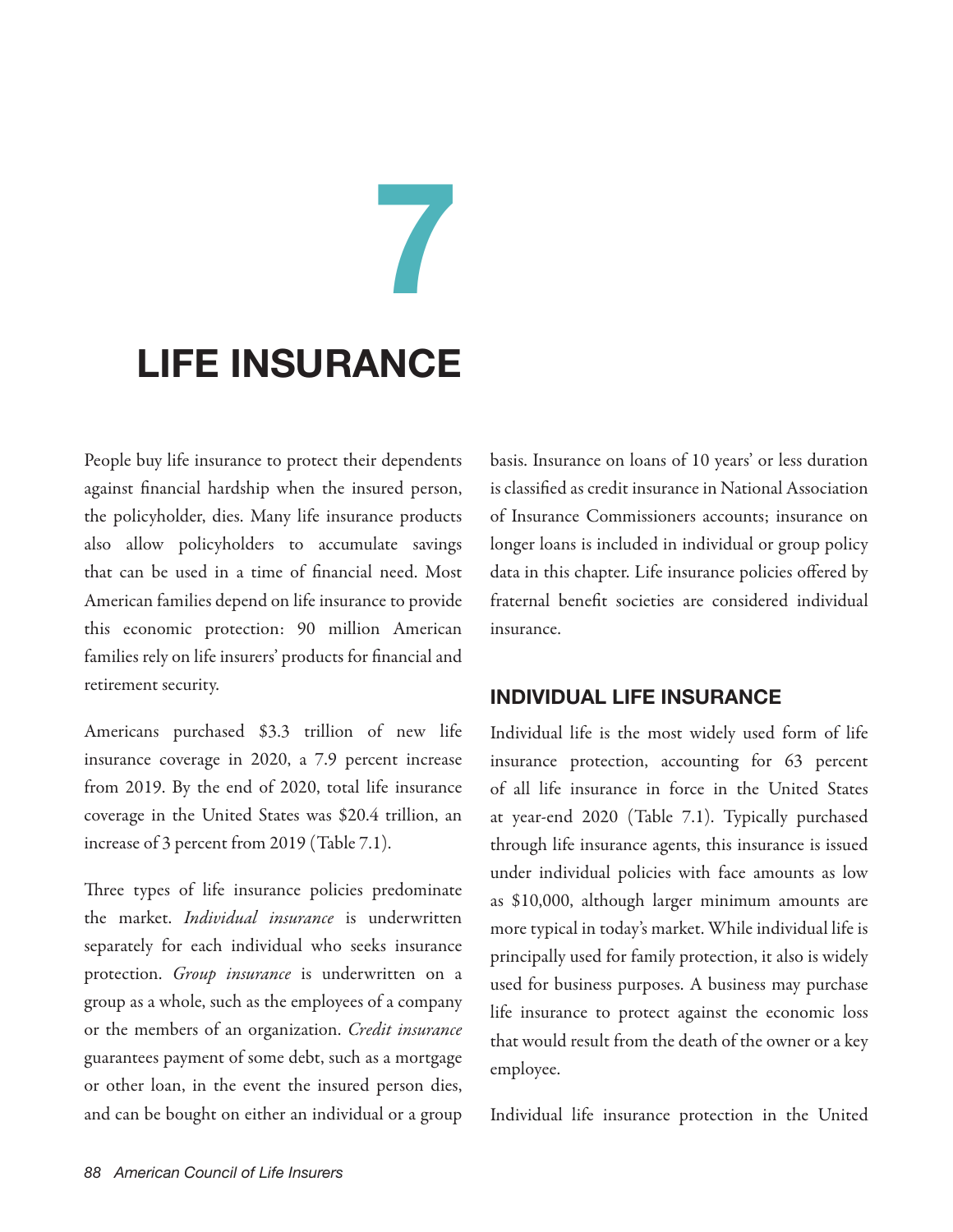States totaled \$12.8 trillion at the end of 2020 and has grown at an average annual rate of 2.1 percent since 2010, when \$10.5 trillion was in force (Table 7.1).

The average size of new individual life policies purchased has increased from \$165,290 in 2010 to \$183,780 in 2020 (Figure 7.2). The number of individual policies purchased totaled 10.1 million in 2020 (Table 7.1).

Individual life policies offer two basic types of protection: covering a specified term, or permanently covering one's whole life.

# **Types of Policies**

# Term Insurance

Term insurance policies provide life insurance coverage for a specified period, usually greater than one year. Term policies provide no further benefits when the term expires, and no buildup of cash value occurs. If this insurance is not renewed at the end of its term, coverage lapses and no payment would be made to the beneficiary in the event of death.

Of new individual life policies purchased in 2020, 41 percent, or 4.2 million, were term insurance, totaling \$1.4 trillion, or 74 percent, of the individual life face amount issued (Table 7.2). The most popular form of term insurance is level term, which offers a fixed premium.

# Permanent Insurance

Unlike term insurance, permanent life (or *whole life*) insurance provides protection for as long as the insured lives. Permanent life policies also have a savings component, building cash value that can help families meet financial emergencies, pay for special goals, or provide income for retirement years.

There are four types of permanent life insurance policies: traditional whole life, universal life (UL), variable life (VL), and variable-universal life (VUL). The annual premium for traditional whole life policies remains constant throughout the life of the policy. In earlier years, the premium is higher than the actual cost of the insurance, but in later years it becomes substantially lower than the actual cost of protection. The excess amount of each premium in the early years is held in reserve as the policy's cash value. This cash value grows over time from investment earnings and future premium payments, providing funds for the cost of coverage as the insured grows older. If a policyholder decides to give up the insurance protection, he or she receives the cash value upon surrendering the policy, less any outstanding policy loans. Universal life allows varying premium payment amounts subject to a certain minimum and maximum. For variable life, the death benefit and cash value vary subject to the performance of a portfolio of investments chosen by the policyholder. VUL combines the flexible premium payment options of UL with the varied investment options of VL.

In 2020, direct purchases of permanent life constituted 59 percent of U.S. individual life insurance policies issued and 26 percent of the total face amount issued (Table 7.2).

# Participating and Nonparticipating **Insurance**

Traditional whole life and term insurance policies can be purchased on a participating or nonparticipating basis. A participating policy allows the policyholder to share in the insurance company's surplus. With this type of life insurance, a policyholder receives annual dividends representing that portion of the premium not needed by the company for death payments to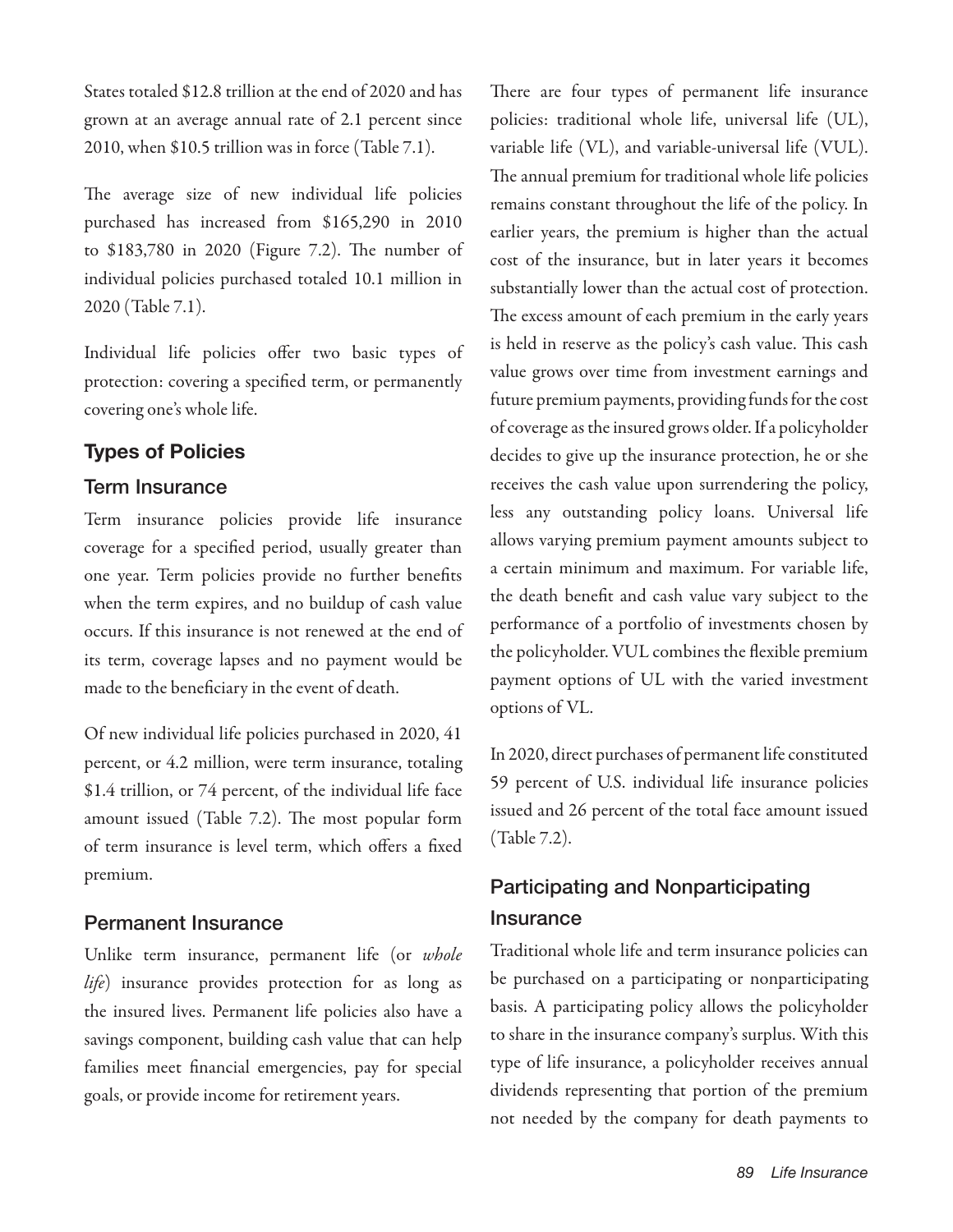beneficiaries, additions to reserves, or administrative expenses. More than two-thirds of individual life policies' face amount purchased were nonparticipating at \$1.3 trillion (71%) in 2020 (Table 7.3).

# **Characteristics of Individual Policies**

# Lapses and Surrenders

A policy lapses if its premium is not paid by the end of a specified time, often called the grace period. Policyholders have different reasons for terminating their policies, sometimes using cash values to address financial emergencies or achieve long-term goals. Rates of voluntary policy termination by policyholders vary considerably among life insurers. Each company's rate depends on many factors, including the types of policies written and the ratio of new policies to older ones in force with the company.

The voluntary termination rate of individual life insurance policies reached 5 percent by 2020 (Table 7.4). Of the individual life policies that have been voluntarily terminated, 18% were surrendered based on face amount.

The life insurance business vigorously seeks to minimize the lapsing of policies. For example, agent training focuses on realistic identification of clients' life insurance needs, and careful analysis of the use of family income for protection. Since the voluntary termination rate is higher for policies on which loans are outstanding, companies urge that loans be used only in genuine financial emergencies, and that they be repaid promptly.

Most insurers offer policyholders time after their policy is delivered to consider whether to keep the policy. These companies will refund the premium in full if, within the prescribed time, the policyholder decides not to keep his or her policy.

Some policies that lapse still have a cash value, entitling the policyholder to some form of payment under a cash surrender value *non-forfeiture option*. All coverage under the policy terminates at the time of the surrender.

# Disability Provisions

Besides the benefit payable upon death of the insured, many life insurance policies or policy riders provide disability benefits to cover financial losses that result from a sickness or injury. The most common supplementary benefit is waiver of premium. Of individual life policies in force with disability provisions in 2020, 93 percent, or 34 million, allowed the premium to be waived during disability. This represents \$4.5 trillion, or 99 percent, of the individual life face amount in force with disability provisions (Table 7.6).

# **GROUP LIFE INSURANCE**

Group life insurance is a contract between an insurance company and some group to insure all of the group's members, usually under term coverage. Common examples are employer-provided life insurance and insurance offered through unions and professional associations. Employees or other group members receive certificates denoting their participation in the group coverage. In 2020, group insurance represented 41 percent of all life insurance policies in force (Table 7.1).

Group purchases increased 16.1 percent in 2020 to \$1.4 trillion. At the end of 2020, group life insurance provided \$7.5 trillion of protection, a 1.6 percent increase over a year earlier (Table 7.1).

Group insurance contracts can provide benefits beyond term insurance. Employees often can retain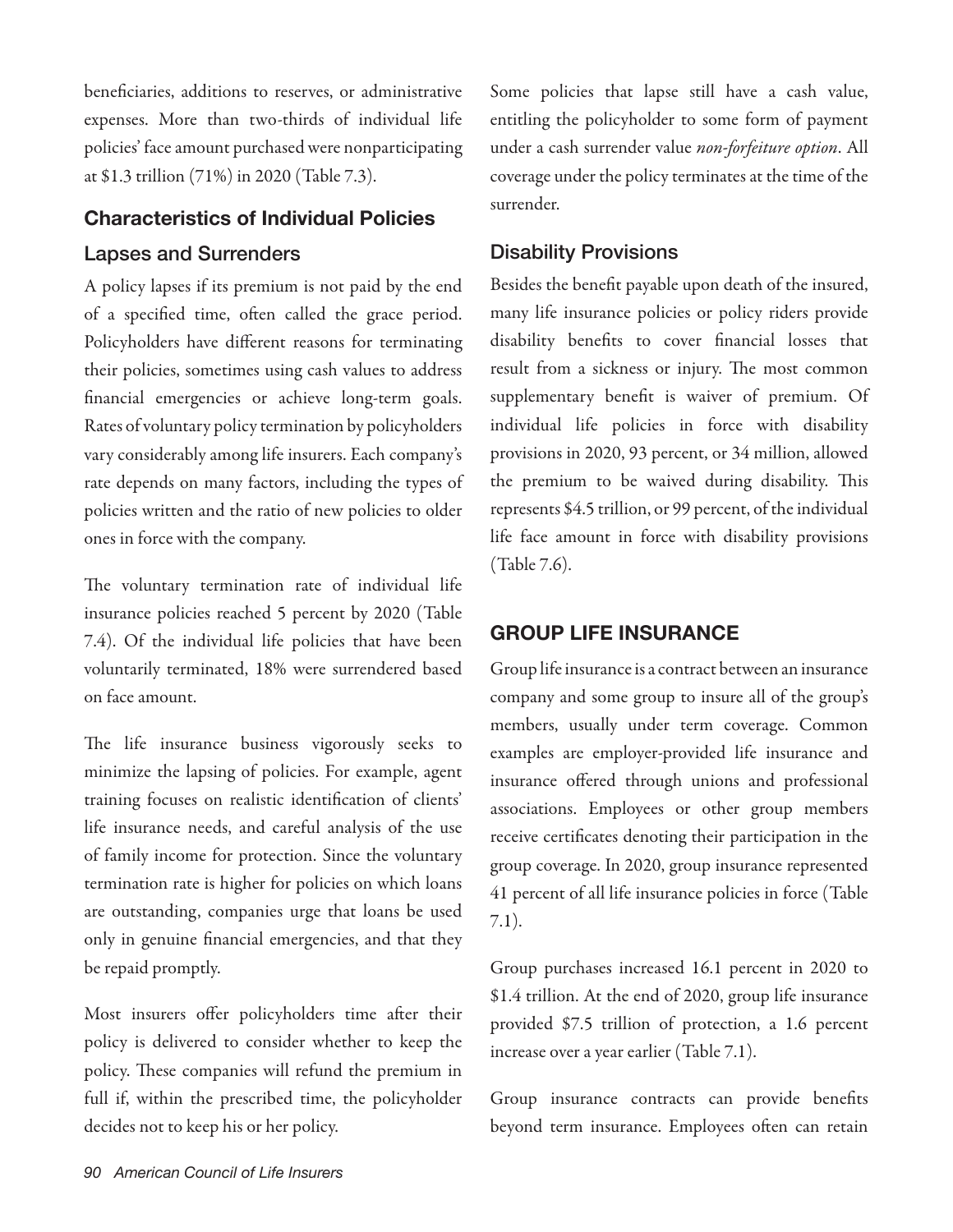coverage after retirement by paying premiums directly to the insurer. Many policies also offer survivor benefits, usually continuing monthly payments to the spouse of an employee who dies before retirement; payments may extend for life or to the age at which Social Security retirement payments become available, but cease on remarriage. Contingent benefits to dependent children in the event of a spouse's death are available as well. The initial value of these survivor benefits can range from three to 10 times an employee's annual salary.

As with individual life policies, group policies can be purchased on either a participating or nonparticipating basis. Most group life policies are nonparticipating—97 percent of those purchased in 2020, at \$1.4 trillion (Table 7.3).

The voluntary termination rate of group life insurance policies decreased to 5.7 percent from 5.9 percent a year earlier. The voluntary lapses in 2020 decreased to 5.6 percent from 5.8 percent in 2019 (Table 7.4).

Group policies also provide disability benefits. Of group life policies in force with disability provisions in 2020, 90 percent, or 83 million, provided for waiver of premium. This represents \$5.6 trillion, or 83 percent, of the group life face amount in force with disability provisions (Table 7.6).

# **CREDIT LIFE INSURANCE**

Credit life insurance pays the balance on loans of 10 years' or less duration if the borrower dies before repaying the amount due. At year-end 2020, \$97 billion of credit life insurance was in force, up 11.2 percent from the previous year (Table 7.1).

Credit life, commonly part of consumer credit

contracts, is term insurance, generally decreasing in amount as a loan is repaid. It protects the borrower's family, as well as the lender, against unpaid debt that may be left at death. Life insurers issue credit insurance through lenders such as banks, finance companies, credit unions, and retailers, who in turn make arrangements with borrowers.

As with other life policies, credit policies can be purchased on either a participating or nonparticipating basis. Of credit life policies purchased in 2020, 98 percent, or \$40 billion, were nonparticipating (Table 7.3).

# **POLICY CLAIMS RESISTED OR COMPROMISED**

From time to time, life insurers find it necessary to delay or deny payment of claims due to material misrepresentation, suicide within the contestable period, or no proof of death, among other reasons. In 2020, \$372 million in new claims along with \$608 million in other claims were in dispute. Of this amount, \$321 million was paid in 2020 and \$311 million still resisted at the end of the year (Table 7.7).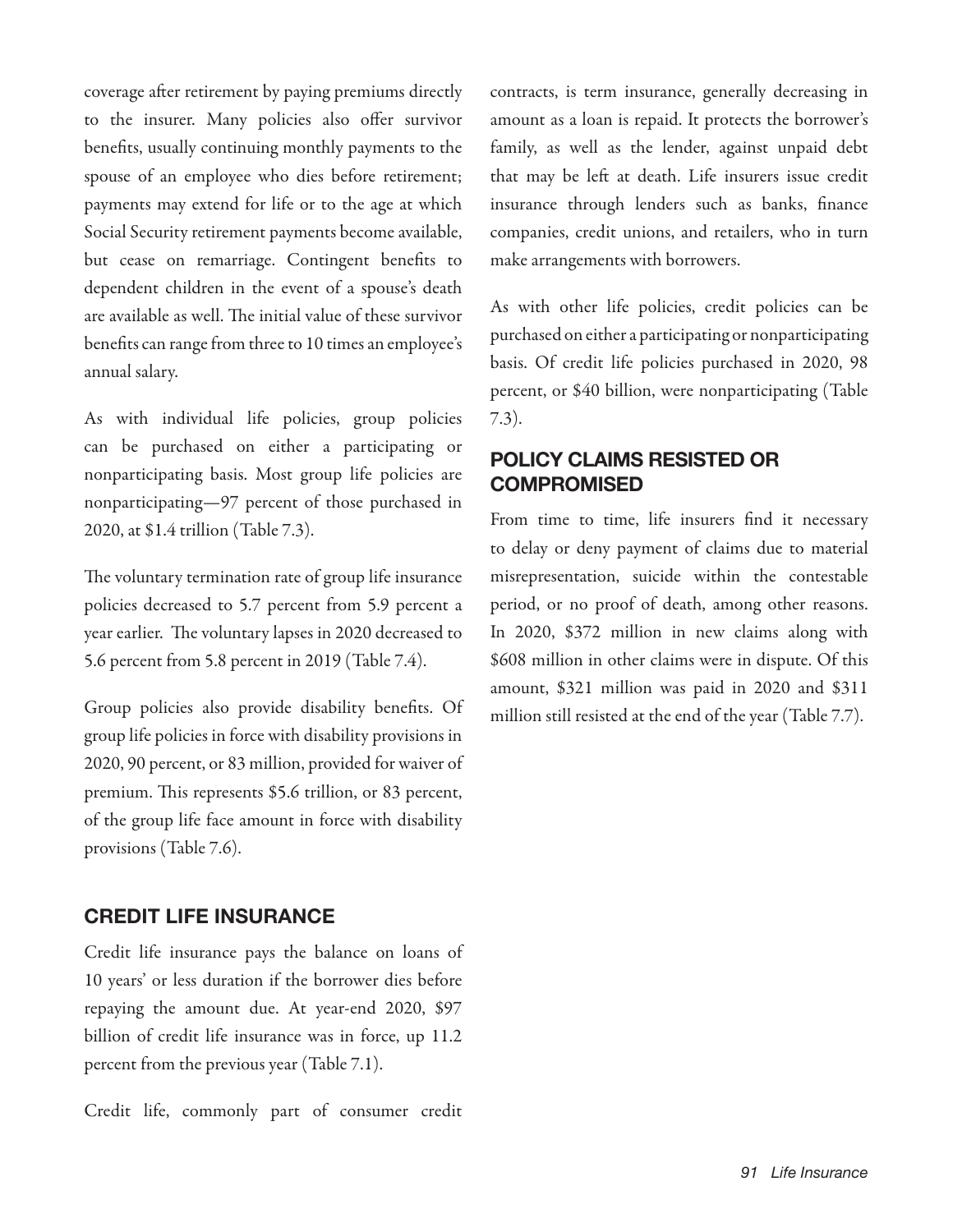## Figure 7.1

## **Individual, Group, and Credit Life Insurance in Force in the United States (face amount)**



*Source:* ACLI tabulations of National Association of Insurance Commissioners (NAIC) data, used by permission. NAIC does not endorse any analysis or conclusions based on use of its data.

*Note:* Data represent U.S. life insurers and, as of 2003, fraternal benefit societies.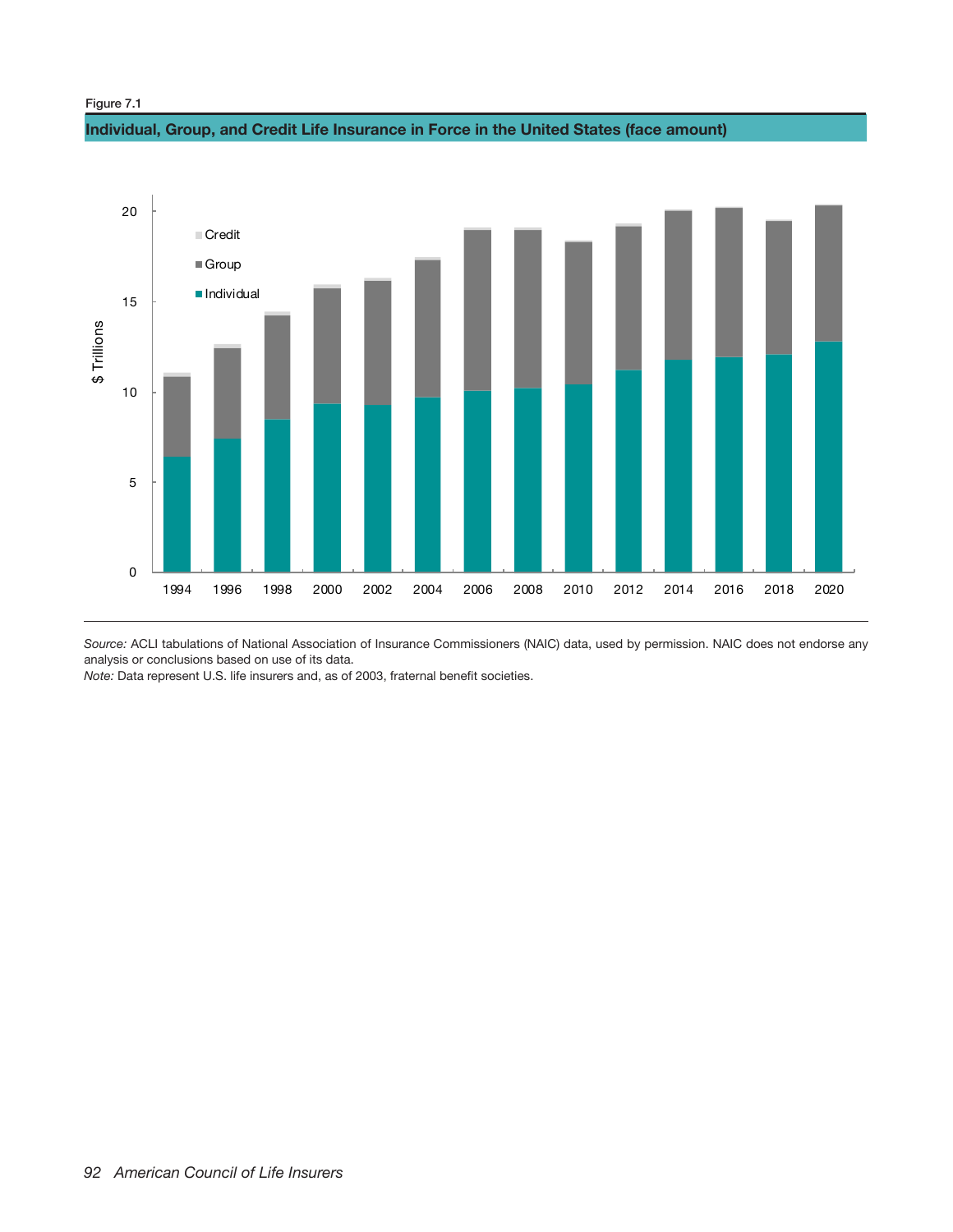Figure 7.2

## **Average Face Amount of Individual Life Insurance Policies Purchased**



*Source:* ACLI tabulations of National Association of Insurance Commissioners (NAIC) data, used by permission. NAIC does not endorse any analysis or conclusions based on use of its data.

*Note:* Data represent U.S. life insurers and, as of 2003, fraternal benefit societies.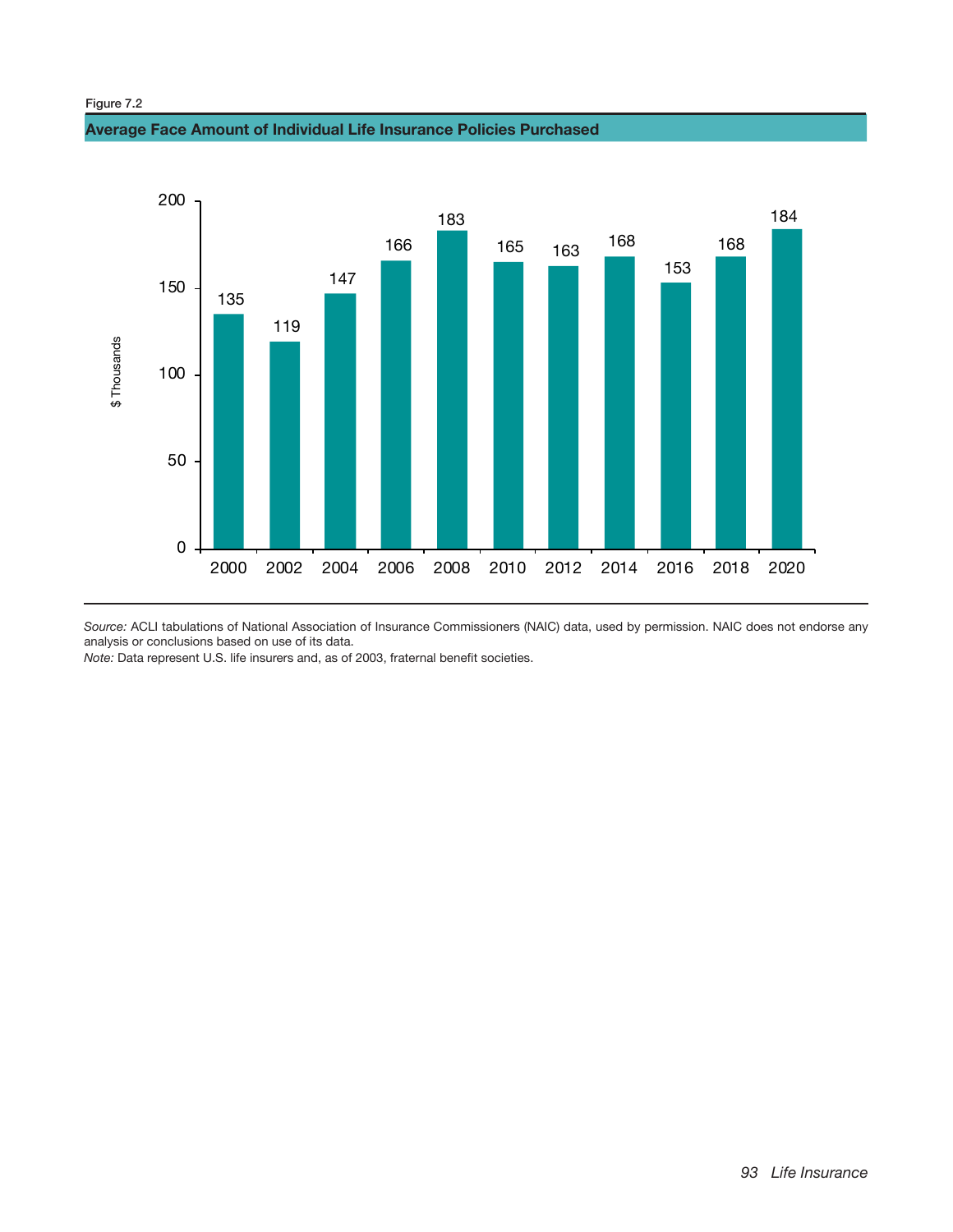## **Life Insurance in the United States**

|                               |              | <b>Life Insurance</b> | Average annual percent change |           |           |  |
|-------------------------------|--------------|-----------------------|-------------------------------|-----------|-----------|--|
|                               | 2010         | 2019                  | 2020                          | 2010/2020 | 2019/2020 |  |
| <b>PURCHASES</b>              |              |                       |                               |           |           |  |
| <b>Face amount (millions)</b> |              |                       |                               |           |           |  |
| Individual <sup>1</sup>       | \$1,673,216  | \$1,802,511           | \$1,853,914                   | 1.0       | 2.9       |  |
| Group                         | 1,135,354    | 1,239,463             | 1,439,540                     | 2.4       | 16.1      |  |
| Credit                        | 68,355       | 47,602                | 41,073                        | $-5.0$    | $-13.7$   |  |
| Total                         | 2,876,925    | 3,089,575             | 3,334,528                     | 1.5       | 7.9       |  |
| <b>Policies (thousands)</b>   |              |                       |                               |           |           |  |
| Individual                    | 10,123       | 10,118                | 10,088                        | 0.0       | $-0.3$    |  |
| Group (certificates)          | 18,498       | 21,238                | 25,345                        | 3.2       | 19.3      |  |
| Credit                        | 10,988       | 8,099                 | 7,639                         | $-3.6$    | $-5.7$    |  |
| Total                         | 39,609       | 39,455                | 43,072                        | 0.8       | 9.2       |  |
| <b>IN FORCE</b>               |              |                       |                               |           |           |  |
| <b>Face amount (millions)</b> |              |                       |                               |           |           |  |
| Individual                    | \$10,483,516 | \$12,388,298          | \$12,849,985                  | 2.1       | 3.7       |  |
| Group                         | 7,830,631    | 7,358,413             | 7,478,454                     | $-0.5$    | 1.6       |  |
| Credit                        | 111,805      | 87,346                | 97,170                        | $-1.4$    | 11.2      |  |
| Total                         | 18,425,952   | 19,834,056            | 20,425,609                    | 1.0       | 3.0       |  |
| <b>Policies (thousands)</b>   |              |                       |                               |           |           |  |
| Individual                    | 151,787      | 137,213               | 136,737                       | $-1.0$    | $-0.3$    |  |
| Group (certificates)          | 109,462      | 108,495               | 105,183                       | $-0.4$    | $-3.1$    |  |
| Credit                        | 23,086       | 13,038                | 13,011                        | $-5.6$    | $-0.2$    |  |
| Total                         | 284,335      | 258,746               | 254,931                       | $-1.1$    | $-1.5$    |  |

*Source:* ACLI tabulations of National Association of Insurance Commissioners (NAIC) data, used by permission.

*Notes:* NAIC does not endorse any analysis or conclusions based on use of its data. Data represent U.S. life insurers and fraternal benefit societies. Data represent direct business, except for face amount in force which is net of reinsurance.

<sup>1</sup> Policies issued by fraternal benefits societies are considered individual business.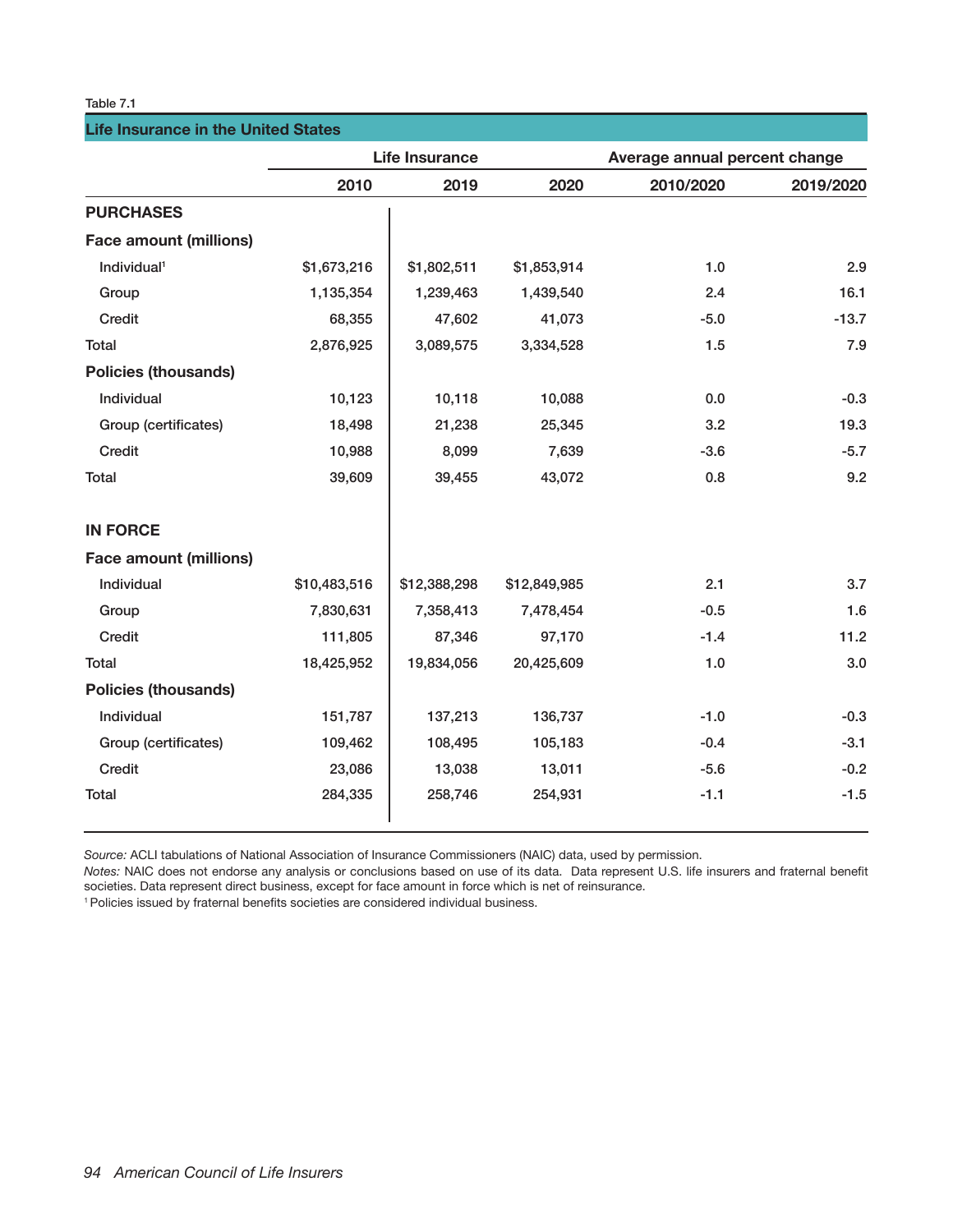|                                    |                 |                | Policies in thousands/Amounts in millions |                  |  |
|------------------------------------|-----------------|----------------|-------------------------------------------|------------------|--|
|                                    | <b>Policies</b> | <b>Percent</b> | Face amount                               | <b>Percent</b>   |  |
| <b>Term insurance</b>              |                 |                |                                           |                  |  |
| Decreasing                         | 95              | 0.9            | \$1,221                                   | 0.1              |  |
| Level                              | 4,082           | 40.5           | 1,277,513                                 | 68.9             |  |
| Decreasing other term <sup>1</sup> | <b>NA</b>       | <b>NA</b>      | 3,575                                     | 0.2 <sub>0</sub> |  |
| Level other term <sup>2</sup>      | <b>NA</b>       | <b>NA</b>      | 78,741                                    | 4.2              |  |
| <b>Term additions</b>              | <b>NA</b>       | <b>NA</b>      | 2,316                                     | 0.1              |  |
| Total                              | 4,178           | 41.4           | 1,363,365                                 | 73.5             |  |
| Whole life and endowment           | 5,910           | 58.6           | 490,549                                   | 26.5             |  |
| Aggregate total                    | 10,088          | 100.0          | 1,853,914                                 | 100.0            |  |

*Source:* ACLI tabulations of National Association of Insurance Commissioners (NAIC) data, used by permission.

*Notes:* NAIC does not endorse any analysis or conclusions based on use of its data. Data represent U.S. life insurers and fraternal benefit societies.

NA: Not available

<sup>1</sup> Includes decreasing term insurance on spouses and children under family policies.

<sup>2</sup> Includes level term insurance on spouses and children under family policies.

## Table 7.3

|                  | <b>Life Insurance Purchases, by Participating Status</b> |                |                              |                |                              |                |                              |                |  |  |
|------------------|----------------------------------------------------------|----------------|------------------------------|----------------|------------------------------|----------------|------------------------------|----------------|--|--|
|                  | <b>Individual</b>                                        |                | Group                        |                | <b>Credit</b>                |                | Total                        |                |  |  |
|                  | Face<br>amount<br>(millions)                             | <b>Percent</b> | Face<br>amount<br>(millions) | <b>Percent</b> | Face<br>amount<br>(millions) | <b>Percent</b> | Face<br>amount<br>(millions) | <b>Percent</b> |  |  |
| 2010             |                                                          |                |                              |                |                              |                |                              |                |  |  |
| Nonparticipating | \$1,252,554                                              | 74.9           | \$1,084,834                  | 95.6           | \$54,614                     | 79.9           | \$2,392,002                  | 83.1           |  |  |
| Participating    | 420,662                                                  | 25.1           | 50,520                       | 4.4            | 13,741                       | 20.1           | 484,923                      | 16.9           |  |  |
| Total            | 1,673,216                                                | 100.0          | 1,135,354                    | 100.0          | 68,355                       | 100.0          | 2,876,925                    | 100.0          |  |  |
| 2019             |                                                          |                |                              |                |                              |                |                              |                |  |  |
| Nonparticipating | 1,261,768                                                | 70.0           | 1,187,831                    | 95.8           | 46,746                       | 98.2           | 2,496,345                    | 80.8           |  |  |
| Participating    | 540,743                                                  | 30.0           | 51,632                       | 4.2            | 856                          | 1.8            | 593,230                      | 19.2           |  |  |
| Total            | 1,802,511                                                | 100.0          | 1,239,463                    | 100.0          | 47,602                       | 100.0          | 3,089,575                    | 100.0          |  |  |
| 2020             |                                                          |                |                              |                |                              |                |                              |                |  |  |
| Nonparticipating | 1,308,923                                                | 70.6           | 1,389,895                    | 96.6           | 40,385                       | 98.3           | 2,739,202                    | 82.1           |  |  |
| Participating    | 544,992                                                  | 29.4           | 49,646                       | 3.4            | 689                          | 1.7            | 595,326                      | 17.9           |  |  |
| Total            | 1,853,914                                                | 100.0          | 1,439,540                    | 100.0          | 41,073                       | 100.0          | 3,334,528                    | 100.0          |  |  |

*Source:* ACLI tabulations of National Association of Insurance Commissioners (NAIC) data, used by permission.

*Notes:* NAIC does not endorse any analysis or conclusions based on use of its data. Data represent U.S. life insurers, and fraternal benefit societies.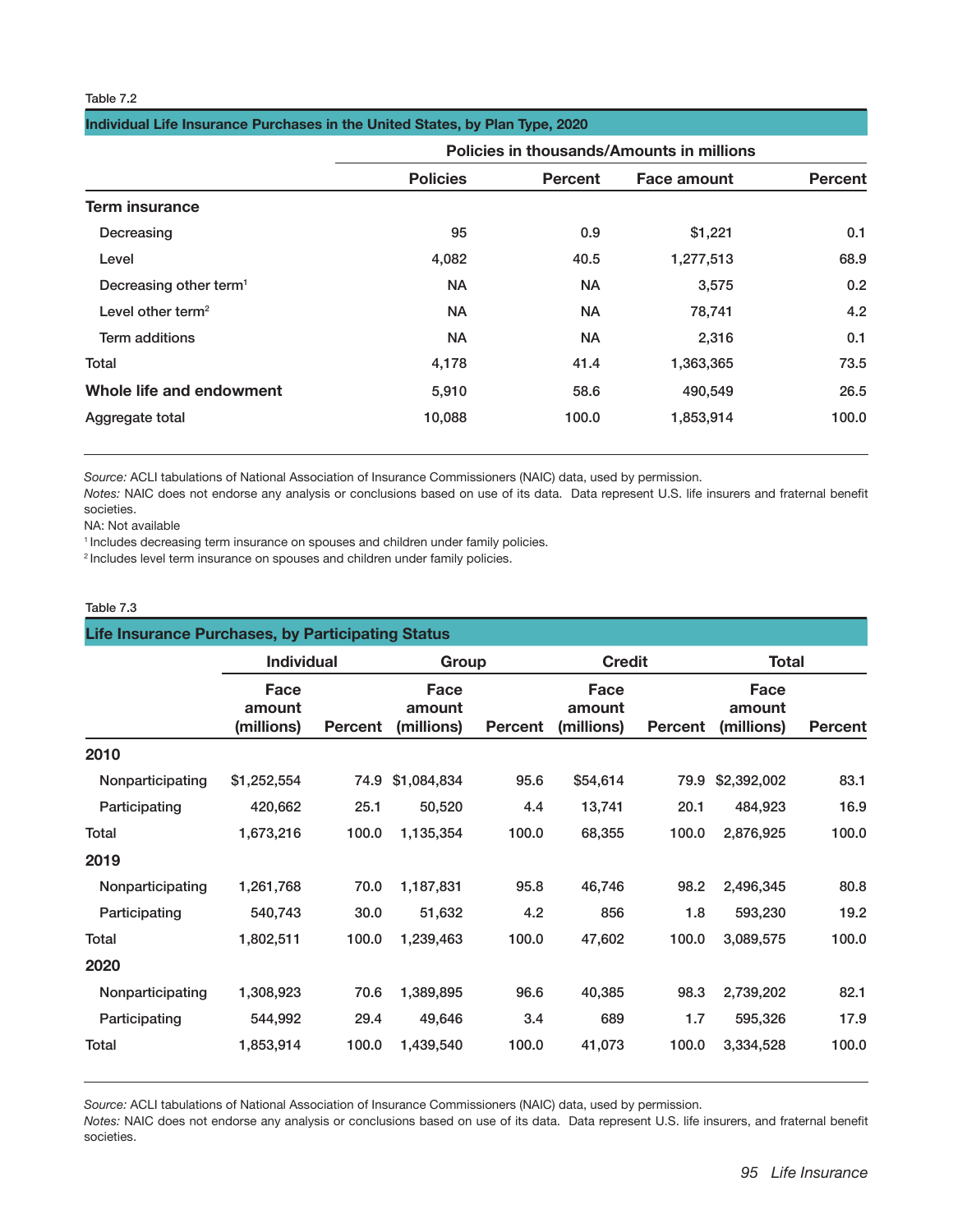| ianie<br>× |
|------------|
|------------|

|                                     | Voluntary Termination Rates for Life Insurance Policies, Calculated by Face Amount (percent) |      |      |      |      |      |      |      |      |      |      |
|-------------------------------------|----------------------------------------------------------------------------------------------|------|------|------|------|------|------|------|------|------|------|
|                                     | 2010                                                                                         | 2011 | 2012 | 2013 | 2014 | 2015 | 2016 | 2017 | 2018 | 2019 | 2020 |
| Lapse rate                          |                                                                                              |      |      |      |      |      |      |      |      |      |      |
| Individual                          | 5.4                                                                                          | 4.8  | 4.7  | 4.6  | 4.3  | 4.4  | 4.3  | 4.5  | 4.7  | 4.4  | 4.1  |
| Group                               | 5.6                                                                                          | 4.6  | 5.6  | 6.4  | 5.5  | 5.9  | 6.1  | 5.9  | 5.0  | 5.8  | 5.6  |
| Credit                              | 6.9                                                                                          | 6.8  | 7.4  | 7.5  | 8.5  | 8.0  | 6.8  | 6.6  | 5.8  | 5.3  | 4.6  |
| <b>Surrender rate</b>               |                                                                                              |      |      |      |      |      |      |      |      |      |      |
| Individual                          | 1.4                                                                                          | 1.2  | 1.2  | 1.0  | 1.0  | 1.0  | 1.0  | 1.1  | 1.1  | 1.1  | 0.9  |
| Group                               | 0.2                                                                                          | 0.3  | 0.6  | 0.1  | 0.1  | 0.1  | 0.1  | 0.1  | 0.1  | 0.1  | 0.1  |
| Credit                              | 6.6                                                                                          | 7.3  | 8.2  | 9.7  | 14.6 | 9.6  | 7.2  | 7.1  | 7.2  | 8.6  | 6.8  |
| <b>Combined</b><br>termination rate |                                                                                              |      |      |      |      |      |      |      |      |      |      |
| <b>Individual</b>                   | 6.8                                                                                          | 6.1  | 5.9  | 5.7  | 5.3  | 5.4  | 5.2  | 5.7  | 5.7  | 5.5  | 5.0  |
| Group                               | 5.8                                                                                          | 4.9  | 6.2  | 6.5  | 5.6  | 5.9  | 6.2  | 6.1  | 5.1  | 5.9  | 5.7  |
| Credit                              | 13.5                                                                                         | 14.1 | 15.6 | 17.1 | 23.1 | 17.6 | 14.0 | 13.6 | 13.0 | 13.9 | 11.4 |

*Source:* ACLI tabulations of National Association of Insurance Commissioners (NAIC) data, used by permission.

*Notes:* NAIC does not endorse any analysis or conclusions based on use of its data. Data represent U.S. life insurers and fraternal benefit societies.

#### Table 7.5

| Voluntary Termination Rates for Life Insurance Policies, Calculated by Number of Policies (percent) |      |      |      |      |      |      |      |      |      |      |      |
|-----------------------------------------------------------------------------------------------------|------|------|------|------|------|------|------|------|------|------|------|
|                                                                                                     | 2010 | 2011 | 2012 | 2013 | 2014 | 2015 | 2016 | 2017 | 2018 | 2019 | 2020 |
| Lapse rate                                                                                          |      |      |      |      |      |      |      |      |      |      |      |
| Individual                                                                                          | 5.0  | 4.9  | 4.7  | 4.0  | 5.1  | 4.6  | 5.0  | 5.3  | 5.6  | 5.8  | 5.7  |
| Group                                                                                               | 6.7  | 5.9  | 5.9  | 8.4  | 7.2  | 6.3  | 5.7  | 5.7  | 4.7  | 5.9  | 4.8  |
| Credit                                                                                              | 7.9  | 7.9  | 7.8  | 8.1  | 9.3  | 7.1  | 5.6  | 5.2  | 5.0  | 4.7  | 4.4  |
| <b>Surrender rate</b>                                                                               |      |      |      |      |      |      |      |      |      |      |      |
| Individual                                                                                          | 1.2  | 1.1  | 1.1  | 1.0  | 1.1  | 1.0  | 1.0  | 1.1  | 1.1  | 1.1  | 1.0  |
| Group                                                                                               | 0.1  | 0.2  | 0.6  | 0.1  | 0.1  | 0.1  | 0.1  | 0.1  | 0.1  | 0.1  | 0.1  |
| Credit                                                                                              | 10.7 | 10.7 | 11.9 | 12.2 | 13.6 | 10.3 | 8.3  | 9.1  | 8.4  | 12.6 | 6.7  |
| <b>Combined</b><br>termination rate                                                                 |      |      |      |      |      |      |      |      |      |      |      |
| Individual                                                                                          | 6.1  | 6.1  | 5.8  | 5.0  | 6.2  | 5.6  | 6.0  | 6.4  | 6.7  | 6.9  | 6.7  |
| Group                                                                                               | 6.8  | 6.0  | 6.4  | 8.5  | 7.3  | 6.4  | 5.8  | 5.7  | 4.7  | 6.0  | 4.8  |
| Credit                                                                                              | 18.6 | 18.6 | 19.7 | 20.3 | 22.9 | 17.4 | 13.9 | 14.3 | 13.4 | 17.2 | 11.1 |

*Source:* ACLI tabulations of National Association of Insurance Commissioners (NAIC) data, used by permission.

*Notes:* NAIC does not endorse any analysis or conclusions based on use of its data. Data represent U.S. life insurers and fraternal benefit societies.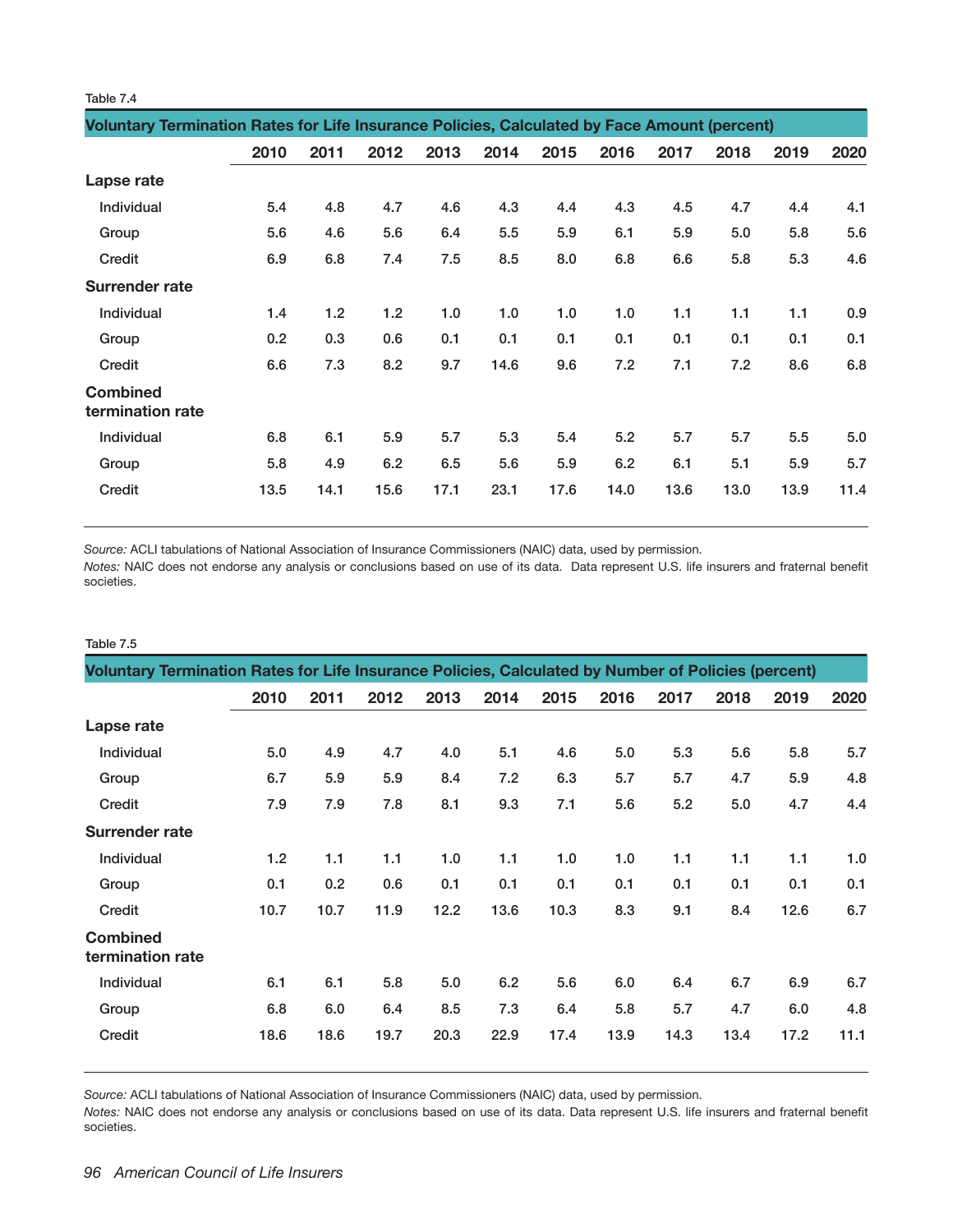## **Life Insurance With Disability Provisions, 2020**

|                          | Policies and certificates in thousands/Amounts in millions |                   |                    |                   |  |  |  |  |  |  |
|--------------------------|------------------------------------------------------------|-------------------|--------------------|-------------------|--|--|--|--|--|--|
|                          |                                                            | <b>Percent of</b> |                    | <b>Percent of</b> |  |  |  |  |  |  |
|                          | <b>Policies</b>                                            | policies in force | <b>Face amount</b> | amount in force   |  |  |  |  |  |  |
| Individual <sup>1</sup>  |                                                            |                   |                    |                   |  |  |  |  |  |  |
| Waiver of premium        | 33,876                                                     | 24.8              | \$4,545,261        | 35.4              |  |  |  |  |  |  |
| Disability income        | 221                                                        | 0.2               | 10,732             | 0.1               |  |  |  |  |  |  |
| <b>Extended benefits</b> |                                                            |                   |                    |                   |  |  |  |  |  |  |
| Other                    | 2,491                                                      | 1.8               | 27,378             | 0.2               |  |  |  |  |  |  |
| Total                    | 36,587                                                     | 26.8              | 4,583,372          | 35.7              |  |  |  |  |  |  |
| Group <sup>2</sup>       |                                                            |                   |                    |                   |  |  |  |  |  |  |
| Waiver of premium        | 83,014                                                     | 78.9              | 5,636,727          | 75.4              |  |  |  |  |  |  |
| Disability income        | 1,299                                                      | 1.2               | 62,403             | 0.8               |  |  |  |  |  |  |
| <b>Extended benefits</b> | 2,360                                                      | 2.2               | 372,980            | 5.0               |  |  |  |  |  |  |
| Other                    | 5,318                                                      | 5.1               | 722,011            | 9.7               |  |  |  |  |  |  |
| Total                    | 91,991                                                     | 87.5              | 6,794,122          | 90.8              |  |  |  |  |  |  |
| Credit <sup>3</sup>      |                                                            |                   |                    |                   |  |  |  |  |  |  |
| Waiver of premium        | 132                                                        | 1.0               | 98                 | 0.1               |  |  |  |  |  |  |
| Disability income        | 20                                                         | 0.2               | 70                 | 0.1               |  |  |  |  |  |  |
| <b>Extended benefits</b> | 11                                                         | 0.1               | 101                | 0.1               |  |  |  |  |  |  |
| <b>Total</b>             | 163                                                        | 1.3               | 269                | 0.3               |  |  |  |  |  |  |

*Source:* ACLI tabulations of National Association of Insurance Commissioners (NAIC) data, used by permission.

*Notes:* NAIC does not endorse any analysis or conclusions based on use of its data. Data represent U.S. life insurers and fraternal benefit

<sup>1</sup> Policies in force totaled 137 million, with a face amount of \$12.8 trillion.<br><sup>2</sup> Certificates in force totaled 105 million, with a face amount of \$7.5 trillion.

<sup>3</sup> Policies in force totaled 13 million, with a face amount of \$97 billion.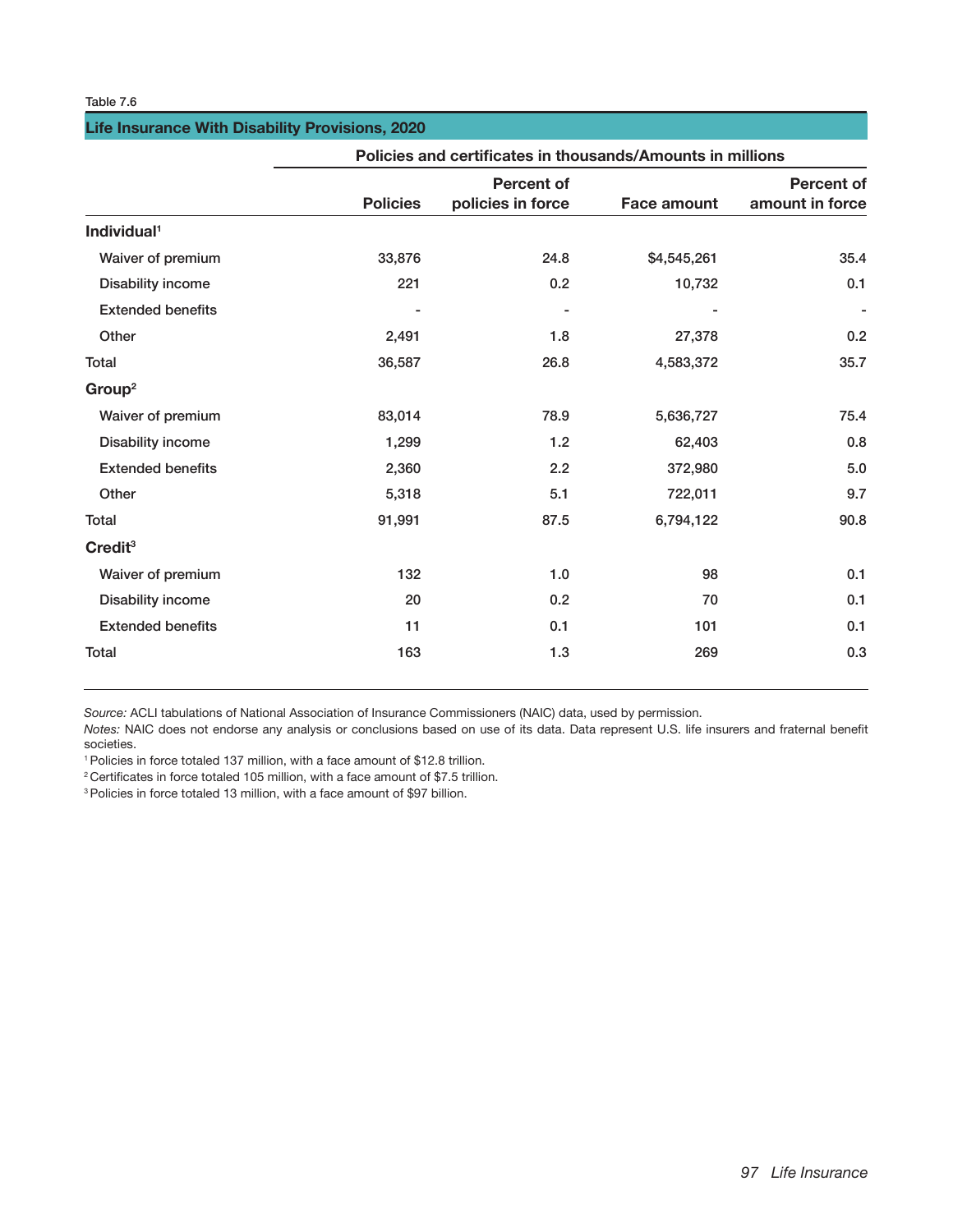| <b>New Policy Claims Resisted or Compromised (thousands)</b> |           |                |           |                |           |                |  |  |  |  |
|--------------------------------------------------------------|-----------|----------------|-----------|----------------|-----------|----------------|--|--|--|--|
|                                                              | 2010      |                | 2019      |                | 2020      |                |  |  |  |  |
|                                                              | Face      |                |           |                | Face      |                |  |  |  |  |
|                                                              | amount    | <b>Percent</b> | amount    | <b>Percent</b> | amount    | <b>Percent</b> |  |  |  |  |
| New claims in dispute                                        | \$342,589 | 24.9           | \$598,584 | 50.0           | \$372,243 | 38.0           |  |  |  |  |
| All other claims in dispute                                  | 1,033,036 | 75.1           | 598,673   | 50.0           | 607,652   | 62.0           |  |  |  |  |
| Total claims in dispute                                      | 1,375,625 | 100.0          | 1,197,257 | 100.0          | 979.895   | 100.0          |  |  |  |  |
| Amount paid for new claims                                   | 19,329    | 16.6           | 246,862   | 81.5           | 177,221   | 55.3           |  |  |  |  |
| Amount paid for claims previously<br>resisted                | 97,412    | 83.4           | 56,139    | 18.5           | 143,305   | 44.7           |  |  |  |  |
| Total amount paid                                            | 116,741   | 100.0          | 303,002   | 100.0          | 320,526   | 100.0          |  |  |  |  |
| Amount resisted at year's end <sup>1</sup>                   | 558,509   |                | 328,457   |                | 310,771   |                |  |  |  |  |

*Source:* ACLI tabulations of National Association of Insurance Commissioners (NAIC) data, used by permission.

*Notes:* NAIC does not endorse any analysis or conclusions based on use of its data. Data represent U.S. life insurers and fraternal benefit

1 Not equal to subtracting total amount paid from total claims in dispute. The amount paid for claims disposed of usually varies from the amount claimed.

## Table 7.8

## **Life Insurance Purchases, by Year**

|      |        |                             | Policies and certificates in thousands/Amounts in millions |             |                                          |                    |  |  |  |  |
|------|--------|-----------------------------|------------------------------------------------------------|-------------|------------------------------------------|--------------------|--|--|--|--|
|      |        | <b>Individual</b>           |                                                            | Group       | <b>Total</b>                             |                    |  |  |  |  |
| Year |        | <b>Policies Face amount</b> | <b>Certificates</b>                                        |             | <b>Face amount Policies/Certificates</b> | <b>Face amount</b> |  |  |  |  |
| 1940 | 17,872 | \$10,039                    | 285                                                        | \$691       | 18,157                                   | \$10,730           |  |  |  |  |
| 1945 | 16,212 | 13,289                      | 681                                                        | 1,265       | 16,893                                   | 14,554             |  |  |  |  |
| 1950 | 20,203 | 22,728                      | 2,631                                                      | 6,068       | 22,834                                   | 28,796             |  |  |  |  |
| 1955 | 21,928 | 37,169                      | 2,217                                                      | 11,258      | $\ast$<br>24,145                         | 48,427             |  |  |  |  |
| 1960 | 21,021 | 59,763                      | 3,734                                                      | 14,645      | 24,755                                   | 74,408             |  |  |  |  |
| 1965 | 20,429 | 90,781                      | 7,007                                                      | $51,385 +$  | 27,436                                   | 142,166 +          |  |  |  |  |
| 1970 | 18,550 | 129,432                     | 5,219                                                      | 63,690 +    | 23,769                                   | 193,122 +          |  |  |  |  |
| 1975 | 18,946 | 194,732                     | 8,146                                                      | $95,190 +$  | 27,092                                   | 289,922 +          |  |  |  |  |
| 1980 | 17,628 | 389,184                     | 11,379                                                     | 183,418     | 29,007                                   | 572,602            |  |  |  |  |
| 1985 | 17,637 | 911,666                     | 16,243                                                     | 319,503     | 33,880<br>$\ast$                         | 1,231,169          |  |  |  |  |
| 1986 | 17,116 | 934,010                     | 17,507                                                     | $374,741 +$ | 34,623                                   | $1,308,751 +$      |  |  |  |  |
| 1987 | 16,455 | 986,984                     | 16,698                                                     | 365,529     | 33,153                                   | 1,352,513          |  |  |  |  |
| 1988 | 15,796 | 996,006                     | 15,793                                                     | 410,848     | 31,589                                   | 1,406,854          |  |  |  |  |
| 1989 | 14,850 | 1,020,971                   | 15,110                                                     | 420,707     | 29,960                                   | 1,441,678          |  |  |  |  |
| 1990 | 14,199 | 1,069,880                   | 14,592                                                     | 459,271     | 28,791                                   | 1,529,151          |  |  |  |  |
| 1991 | 13,583 | 1,041,706                   | 16,230                                                     | 573,953 +   | 29,813                                   | 1,615,659 +        |  |  |  |  |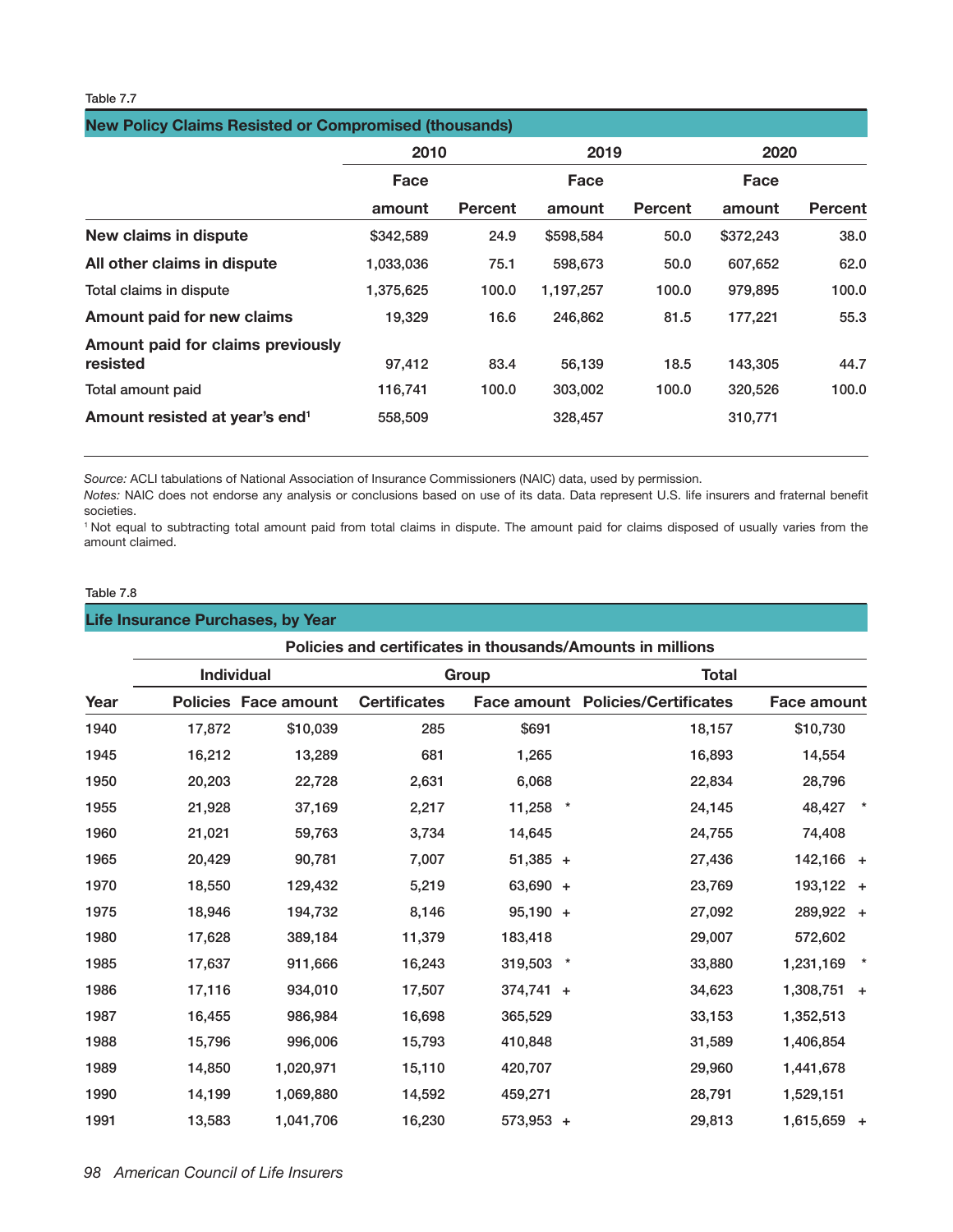#### Table 7.8, continued

#### **Life Insurance Purchases, by Year, continued**

|      |            |                             | Policies and certificates in thousands/Amounts in millions |                    |                              |                    |  |  |  |
|------|------------|-----------------------------|------------------------------------------------------------|--------------------|------------------------------|--------------------|--|--|--|
|      | Individual |                             |                                                            | Group              | <b>Total</b>                 |                    |  |  |  |
| Year |            | <b>Policies Face amount</b> | <b>Certificates</b>                                        | <b>Face amount</b> | <b>Policies/Certificates</b> | <b>Face amount</b> |  |  |  |
| 1992 | 13,452     | 1,048,357                   | 14,930                                                     | 440,143            | 28,382                       | 1,488,500          |  |  |  |
| 1993 | 13,664     | 1,101,476                   | 17,574                                                     | 576,823            | 31,238                       | 1,678,299          |  |  |  |
| 1994 | 13,835     | 1,057,233                   | 18,390                                                     | 560,232            | 32,225                       | 1,617,465          |  |  |  |
| 1995 | 12,595     | 1,039,258                   | 19,404                                                     | 537,828            | 31,999                       | 1,577,086          |  |  |  |
| 1996 | 12,022     | 1,089,268                   | 18,761                                                     | 614,565            | 30,783                       | 1,703,833          |  |  |  |
| 1997 | 11,734     | 1,203,681                   | 19,973                                                     | 688,589            | 31,707                       | 1,892,270          |  |  |  |
| 1998 | 11,559     | 1,324,671                   | 20,332                                                     | 739,508            | 31,891                       | 2,064,179          |  |  |  |
| 1999 | 11,673     | 1,399,848                   | 26,912                                                     | 966,858            | 38,584                       | 2,366,706          |  |  |  |
| 2000 | 11,820     | 1,593,907                   | 21,537                                                     | 921,001            | 33,357                       | 2,514,908          |  |  |  |
| 2001 | 14,059     | 1,600,471                   | 26,036                                                     | 1,172,080          | 40,095                       | 2,772,551          |  |  |  |
| 2002 | 14,692     | 1,752,941                   | 24,020                                                     | 1,013,728          | 38,713                       | 2,766,669          |  |  |  |
| 2003 | 13,821     | 1,772,673                   | 21,946                                                     | 1,050,318          | 35,767                       | 2,822,992          |  |  |  |
| 2004 | 12,581     | 1,846,384                   | 25,872                                                     | 1,101,599          | 38,453                       | 2,947,983          |  |  |  |
| 2005 | 11,407     | 1,796,384                   | 23,112                                                     | 1,039,878          | 34,519                       | 2,836,262          |  |  |  |
| 2006 | 10,908     | 1,813,100                   | 18,378                                                     | 1,022,080          | 29,287                       | 2,835,180          |  |  |  |
| 2007 | 10,826     | 1,890,989                   | 19,962                                                     | 1,102,654          | 30,788                       | 2,993,643          |  |  |  |
| 2008 | 10,207     | 1,869,554                   | 18,392                                                     | 1,073,273          | 28,599                       | 2,942,827          |  |  |  |
| 2009 | 10,139     | 1,744,357                   | 19,051                                                     | 1,155,824          | 29,190                       | 2,900,181          |  |  |  |
| 2010 | 10,123     | 1,673,216                   | 18,498                                                     | 1,135,354          | 28,621                       | 2,808,570          |  |  |  |
| 2011 | 10,309     | 1,672,514                   | 16,867                                                     | 1,159,934          | 27,177                       | 2,832,448          |  |  |  |
| 2012 | 10,306     | 1,679,314                   | 16,757                                                     | 1,120,625 -        | 27,063                       | 2,799,939          |  |  |  |
| 2013 | 9,929      | 1,640,202                   | 15,336                                                     | 1,138,686          | 25,264                       | 2,778,888          |  |  |  |
| 2014 | 9,440      | 1,590,181                   | 17,707                                                     | 1,168,416          | 27,147                       | 2,758,596          |  |  |  |
| 2015 | 10,305     | 1,647,292                   | 18,010                                                     | 1,229,275          | 28,315                       | 2,876,567          |  |  |  |
| 2016 | 11,005     | 1,684,585                   | 16,518                                                     | 1,189,673          | 27,523                       | 2,874,257          |  |  |  |
| 2017 | 10,478     | 1,711,545                   | 17,557                                                     | 1,315,651          | 28,035                       | 3,027,196          |  |  |  |
| 2018 | 10,289     | 1,727,874                   | 17,459                                                     | 1,244,329          | 27,748                       | 2,972,203          |  |  |  |
| 2019 | 10,118     | 1,802,511                   | 21,238                                                     | 1,239,463          | 31,356                       | 3,041,974          |  |  |  |
| 2020 | 10,088     | 1,853,914                   | 25,345                                                     | 1,439,540          | 35,433                       | 3,293,455          |  |  |  |
|      |            |                             |                                                            |                    |                              |                    |  |  |  |

*Sources:* ACLI tabulations of National Association of Insurance Commissioners (NAIC) data, used by permission; LIMRA International.

*Notes:* NAIC does not endorse any analysis or conclusions based on use of its data; Data represent direct business and exclude revivals, increases, dividend additions, and reinsurance acquired. 1940-73 data exclude credit life insurance. Beginning with 1974, data include longterm credit insurance (life insurance on loans of more than 10 years' duration). Data represent U.S. life insurers and, as of 2003, fraternal benefit societies.

\*Includes Federal Employees' Group Life Insurance of \$1.9 billion in 1955, \$84.4 billion in 1981, and \$10.8 billion in 1985.

+Includes Servicemen's Group Life Insurance of \$27.8 billion in 1965, \$17.1 billion in 1970, \$1.7 billion in 1975, \$45.6 billion in 1981, \$51 billion in 1986, and \$166.7 billion in 1991.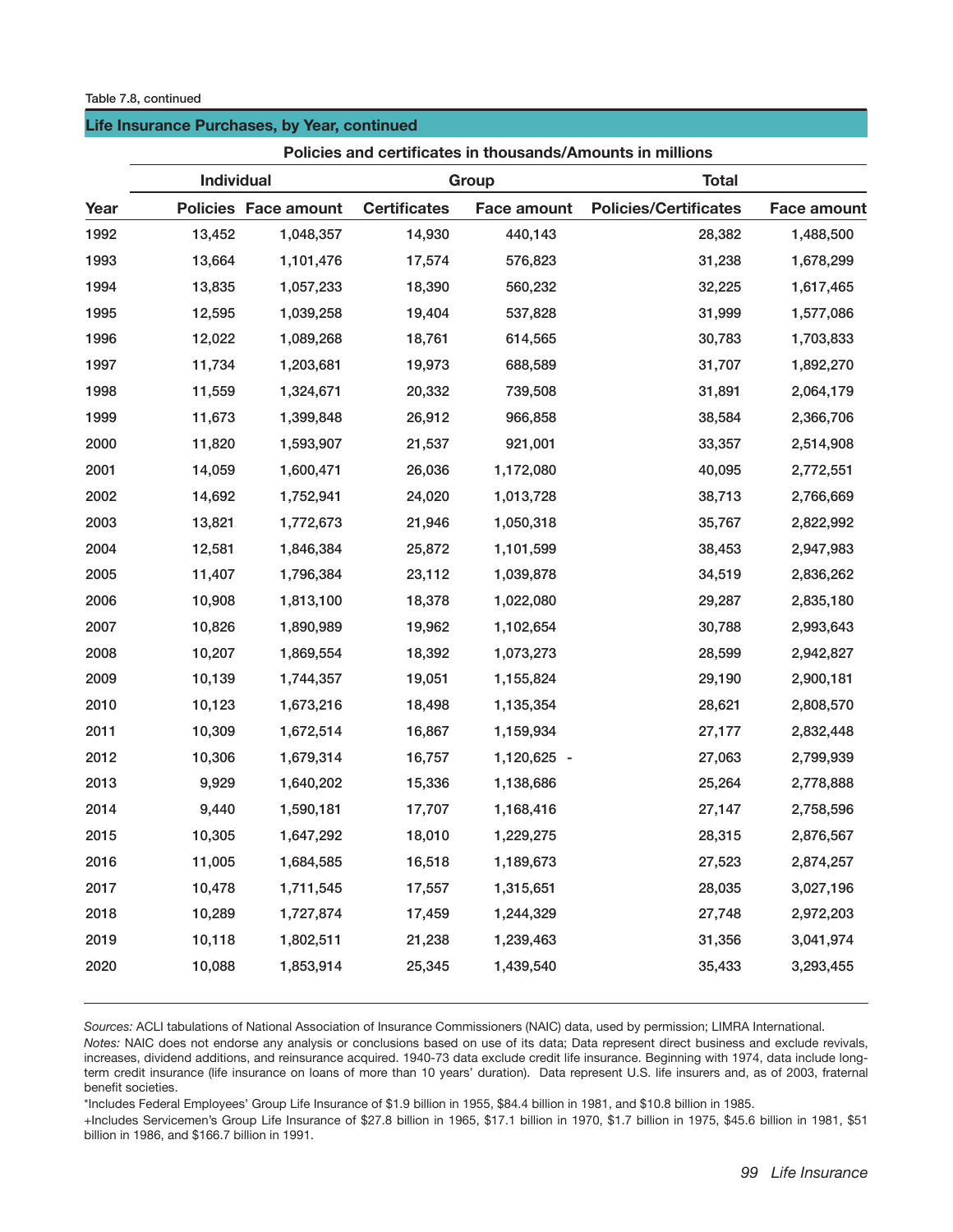| Table 7.9 |                   |                                                                  |                         |                       |                       |               |                                  |  |
|-----------|-------------------|------------------------------------------------------------------|-------------------------|-----------------------|-----------------------|---------------|----------------------------------|--|
|           |                   | Life Insurance in Force in the United States, by Year (millions) |                         |                       |                       |               |                                  |  |
|           | <b>Individual</b> |                                                                  | Group                   |                       |                       | <b>Credit</b> |                                  |  |
| Year      | <b>Policies</b>   | <b>Face</b><br>amount Certificates                               |                         | <b>Face</b><br>amount | Policies <sup>1</sup> | Face          | Policies/<br>amount Certificates |  |
| 1900      | 14                | \$7,573                                                          |                         |                       |                       |               | 14                               |  |
| 1905      | 22                | 11,863                                                           |                         | --                    |                       |               | 22                               |  |
| 1910      | 29                | 14,908                                                           | --                      | --                    |                       |               | 29                               |  |
| 1915      | 41                | 20,929                                                           | $^\star$                | \$100                 | --                    |               | 41                               |  |
| 1920      | 64                | 38,966                                                           | $\overline{\mathbf{c}}$ | 1,570                 | $\star$               | \$4           | 66                               |  |
| 1925      | 94                | 65,210                                                           | 3                       | 4,247                 | $^\star$              | 18            | 97                               |  |
| 1930      | 118               | 96,539                                                           | 6                       | 9,801                 | $^\star$              | 73            | 124                              |  |
| 1935      | 114               | 88,155                                                           | 6                       | 10,208                | 1                     | 101           | 121                              |  |
| 1940      | 122               | 100,212                                                          | 9                       | 14,938                | 3                     | 380           | 134                              |  |
| 1945      | 149               | 129,225                                                          | 12                      | 22,172                | $\overline{2}$        | 365           | 163                              |  |
| 1050      | 170               | 100 501                                                          | 10.                     | 17.702                | 11.                   | 2011          | ∩∩פ                              |  |

**Face amount**

| 1900 | 14  | \$7,573    |                         | --        |                           | --      | 14  | \$7,573    |
|------|-----|------------|-------------------------|-----------|---------------------------|---------|-----|------------|
| 1905 | 22  | 11,863     |                         |           |                           | --      | 22  | 11,863     |
| 1910 | 29  | 14,908     |                         |           | $\sim$ $-$                | ۰-      | 29  | 14,908     |
| 1915 | 41  | 20,929     | $\star$                 | \$100     | ۰-                        | ۰-      | 41  | 21,029     |
| 1920 | 64  | 38,966     | $\overline{\mathbf{c}}$ | 1,570     | $^\star$                  | \$4     | 66  | 40,540     |
| 1925 | 94  | 65,210     | 3                       | 4,247     | $\star$                   | 18      | 97  | 69,475     |
| 1930 | 118 | 96,539     | 6                       | 9,801     | $\star$                   | 73      | 124 | 106,413    |
| 1935 | 114 | 88,155     | 6                       | 10,208    | 1                         | 101     | 121 | 98,464     |
| 1940 | 122 | 100,212    | 9                       | 14,938    | $\ensuremath{\mathsf{3}}$ | 380     | 134 | 115,530    |
| 1945 | 149 | 129,225    | 12                      | 22,172    | 2                         | 365     | 163 | 151,762    |
| 1950 | 172 | 182,531    | 19                      | 47,793    | 11                        | 3,844   | 202 | 234,168    |
| 1955 | 192 | 256,494    | 32                      | 101,345   | 28                        | 14,493  | 252 | 372,332    |
| 1960 | 195 | 381,444    | 44                      | 175,903   | 43                        | 29,101  | 282 | 586,448    |
| 1965 | 196 | 539,456    | 61                      | 308,078   | 63                        | 53,020  | 320 | 900,554    |
| 1970 | 197 | 773,374    | 80                      | 551,357   | 78                        | 77,392  | 355 | 1,402,123  |
| 1975 | 204 | 1,122,844  | 96                      | 904,695   | 80                        | 112,032 | 380 | 2,139,571  |
| 1980 | 206 | 1,796,468  | 118                     | 1,579,355 | 78                        | 165,215 | 402 | 3,541,038  |
| 1985 | 186 | 3,275,539  | 130                     | 2,561,595 | 70                        | 215,973 | 386 | 6,053,107  |
| 1990 | 177 | 5,391,053  | 141                     | 3,753,506 | 71                        | 248,038 | 389 | 9,392,597  |
| 1991 | 170 | 5,700,252  | 141                     | 4,057,606 | 64                        | 228,478 | 375 | 9,986,336  |
| 1992 | 168 | 5,962,783  | 142                     | 4,240,919 | 56                        | 202,090 | 366 | 10,405,792 |
| 1993 | 169 | 6,448,885  | 142                     | 4,456,338 | 52                        | 199,518 | 363 | 11,104,741 |
| 1994 | 169 | 6,448,758  | 145                     | 4,443,179 | 52                        | 189,398 | 366 | 11,081,335 |
| 1995 | 166 | 6,890,386  | 147                     | 4,604,856 | 57                        | 201,083 | 370 | 11,696,325 |
| 1996 | 166 | 7,425,746  | 139                     | 5,067,804 | 50                        | 210,746 | 355 | 12,704,296 |
| 1997 | 162 | 7,872,561  | 142                     | 5,279,042 | 47                        | 212,255 | 351 | 13,363,858 |
| 1998 | 160 | 8,523,258  | 152                     | 5,735,273 | 46                        | 212,917 | 359 | 14,471,448 |
| 1999 | 162 | 9,172,397  | 159                     | 6,110,218 | 46                        | 213,453 | 367 | 15,496,069 |
| 2000 | 163 | 9,376,370  | 156                     | 6,376,127 | 50                        | 200,770 | 369 | 15,953,267 |
| 2001 | 166 | 9,345,723  | 163                     | 6,765,074 | 48                        | 178,851 | 377 | 16,289,648 |
| 2002 | 169 | 9,311,729  | 164                     | 6,876,075 | 42                        | 158,534 | 375 | 16,346,338 |
| 2003 | 176 | 9,654,731  | 163                     | 7,236,191 | 40                        | 152,739 | 379 | 17,043,661 |
| 2004 | 168 | 9,717,377  | 165                     | 7,630,503 | 39                        | 160,371 | 373 | 17,508,252 |
| 2005 | 166 | 9,969,899  | 167                     | 8,263,019 | 40                        | 165,605 | 373 | 18,398,523 |
| 2006 | 161 | 10,056,501 | 177                     | 8,905,646 | 37                        | 150,289 | 375 | 19,112,436 |
|      |     |            |                         |           |                           |         |     |            |